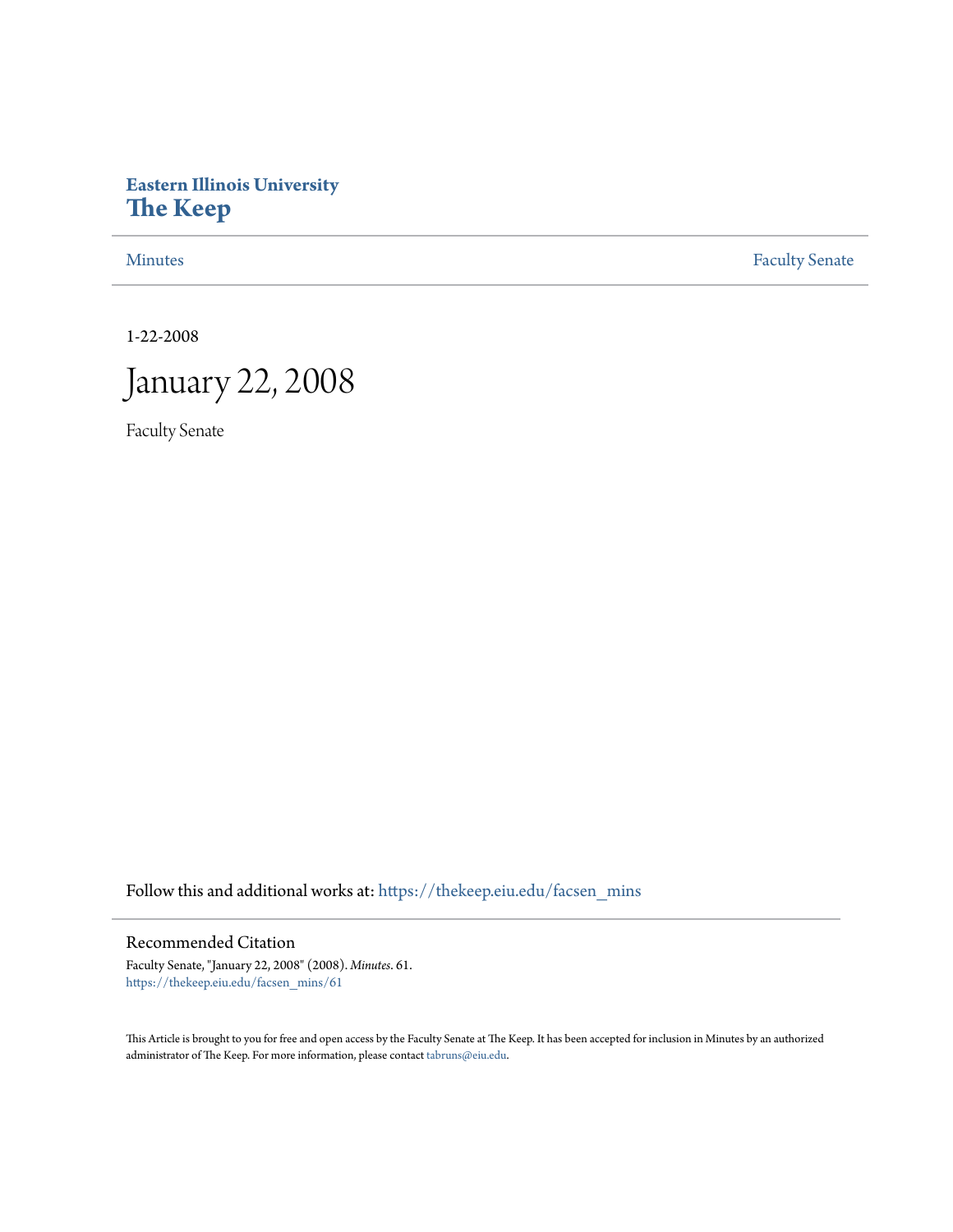## FACULTY SENATE MINUTES FOR January 22, 2008 (Vol. XXXV, No. 34)

The 2007-2008 Faculty Senate minutes and other information are available on the Web at [http://www.eiu.edu/~FacSen](http://www.eiu.edu/%7EFacSen) The Faculty Senate agenda is posted weekly on the Web, at Coleman Hall 2532, and on the third-level bulletin board in Booth Library. Note: These minutes are not a complete verbatim transcript of the Senate meeting.

**Call to Faculty: Apportionment Board Committee** is in need of a faculty representative. The Board meets Thursdays at 7 p.m. Interested faculty should contact John Pommier [\(jhpommier@eiu.edu](mailto:jhpommier@eiu.edu) or 581-6597) as soon as possible. Please use Apportionment Board Committee in the subject line.

**I. Call to order by Lynne Curry at 2:00 p.m.** (Booth Library Conference Room, Room 4440) Present: A. Brownson, J. Coit, L. Curry, R. Fischer, B. Joyce, A. Kostelich, R. Marshall, R. Murray, J. Russell, T. Sinclair, J. Snyder, J. Stimac and D. VanGunten. Excused: A. Haile Mariam. Guests: K. Born (Gerontology GA), S. DiBenedetto (Reporter, *Daily Eastern News*), N. Maberry (Reporter, *Daily Eastern News*), M. Daniels (Reporter, *Daily Eastern News*), E. Jones (*Daily Eastern News*), B. Lord (Provost/VPAA), D. Hoadley (LCBAS), K. Davis (SACIS), B. Buckley (SACIS), D. Nadler (Student Affairs), R. Miller (General Counsel), K. Kohenzo (VPSA), C. Pschirrer (Counseling Center), S. Cox (Counseling Center) and M. Tozer (Counseling Center).

## **II. Approval of Minutes of 8 January.**

Approval of the Minutes of 8 January with no corrections – Yes: Brownson, Coit, Curry, Joyce, Marshall, Murray, Russell, Snyder, Stimac and VanGunten. Abstain: Fischer and Sinclair. Excused: Haile Mariam.

#### **III. Announcements**

A. The African American Heritage Banquet will be held Friday Feb.  $1<sup>st</sup>$ . Tickets are available from Pamela Warpenburg. The cost is \$15 for adults and \$8 for students.

## **IV. Communications**

A. E-mail from Anita Shelton, 11 January, re: Disability Services.

## **V. Old Business**

## A. Committee Reports

1. Executive Committee: Senator Curry stated that she and Senator Snyder gave a presentation about Faculty Senate at the BOT meeting on Jan. 18<sup>th</sup>. She also said that the Faculty Senate Spring schedule is posted on the website. April  $8<sup>th</sup>$  has now been scheduled for a "Town and Gown" with President Perry and the mayors of Charleston and Mattoon. Curry asked the senators for their revisions to the Fall report; none were suggested. It will be posted on the Senate website. Curry then brought up the concept of reconfiguring Senate and suggested that the proposal of having a graduate student representative on Senate be a matter of exploration.

- 2. Nominations Committee: No report.
- 3. Elections Committee: No report.

4. Faculty – Student Relations Committee: There is a need for two student senators.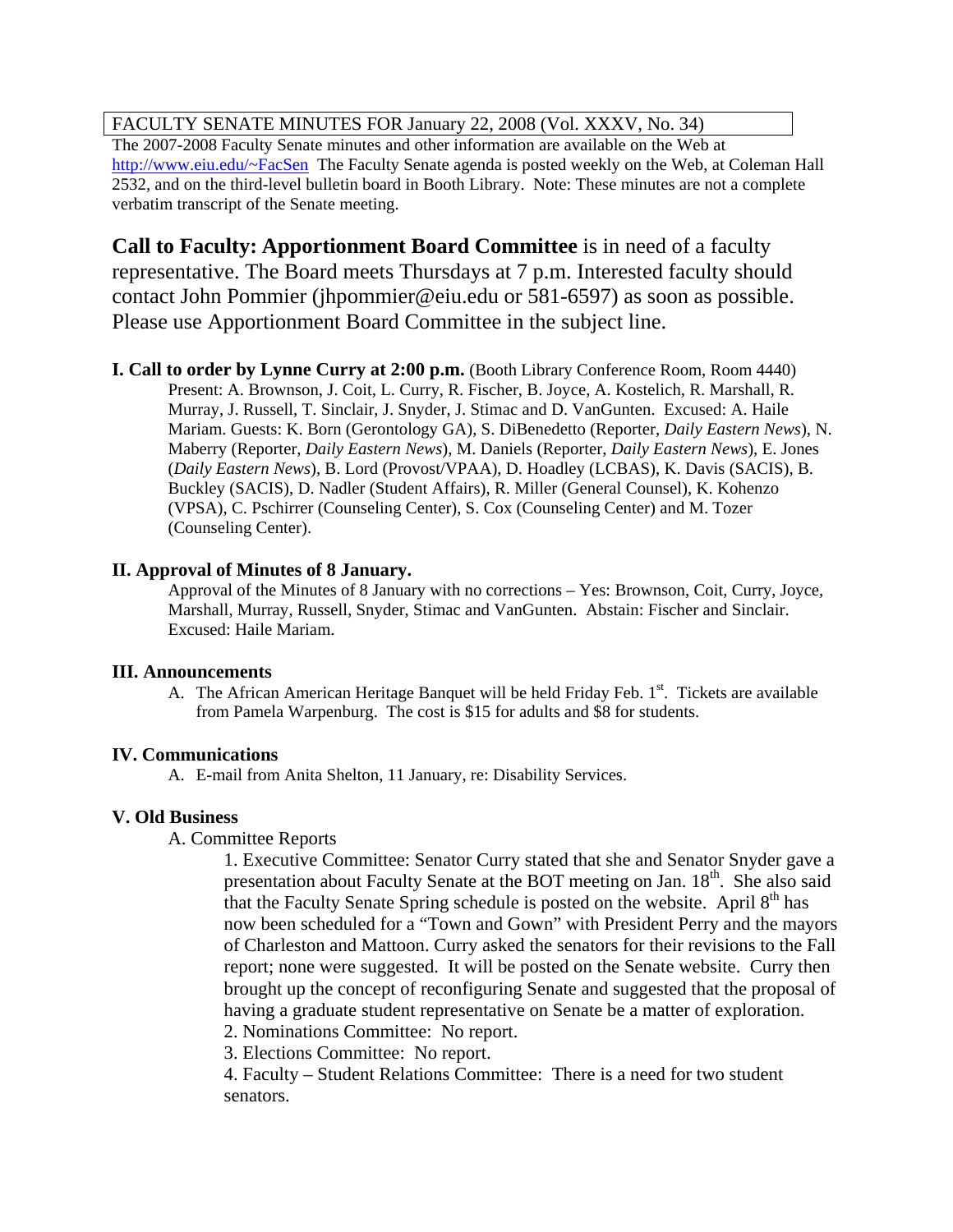- 5. Faculty Staff Relations Committee: No report.
- 6. Budget Transparency Committee: No report.

7. Faculty Forum Committee: Senators Brownson, Dao and Stimac had a meeting to discuss Academic Integrity, the theme for the March  $4<sup>th</sup>$  Faculty Forum. They discussed possible breakout sessions which included: on-line issues, intellectual property rights, academic integrity, plagiarism and the ethics of Turn It In. They also posed questions such as: what is academic integrity, is it more prevalent now, how do we ensure that students and faculty understand what academic integrity is. Faculty Senate, Student Senate and Judicial Affairs will all participate in the forum. Senator Curry then inquired as to what would be done to publicize the event. Senator Stimac replied that the committee will utilize the University newsletter and the DEN as well as send out a mass e-mail. Senator Coit then asked who would speak to technology. Senator Stimac suggested that an individual from CATS and ATAC would. Faculty Senate is currently working with Faculty Development and the CATS office. Senator Curry commented that on-line resources are changing the way we do our work and that therefore, the topic of intellectual property rights is critical.

8. Awards Committee: All materials for the Distinguished Faculty Award are due March 7<sup>th</sup>. Additional information can be found on the Faculty Senate website. 9. Other Reports

a) Provost's Report: Provost Lord began by commending Senators Curry and Snyder for their BOT presentation. The  $10<sup>th</sup>$  day of the semester is quickly approaching and although the enrollment numbers are not in, it is thought that they will be similar to last spring. Lord reported that Dean Irwin gave him an update on Eastern Reads and that the book for this year will be *Mountains Beyond Mountains* by Tracy Kidder. Curry asked how the banner glitch with grades was progressing. Lord responded that the manual adjustments for courses that get repeated are complete. He explained that soon manual computations will not be necessary because the issues for this term have essentially been resolved. Curry asked if this will complete the Banner implementation. Provost Lord said that each element of Banner is in place, but that there are some additional areas to be resolved. Senator Coit then asked about the 2/3 operating budget cut and if it has occurred in other departments. Provost Lord said that budgets have not been cut, but that there may have been a readjustment of where the money is being spent.

b) Senator Fischer said that on-campus interviews for the Athletics Director position will be held in February and March.

#### **V. New Business**

A. Sandy Cox: Counseling Center, Dan Nadler: Vice President for Student Affairs, and Rob Miller: University Counsel, meeting students' mental health needs at Eastern Illinois University. Sandy Cox began by discussing statistics from the Counseling Center. She offered a profile of 10 years ago and how it compared to current statistics. Ten years ago there was an average number of 400-440 clients per year, 60-75 emergency cases, and 60-70 hours of outreach services offered.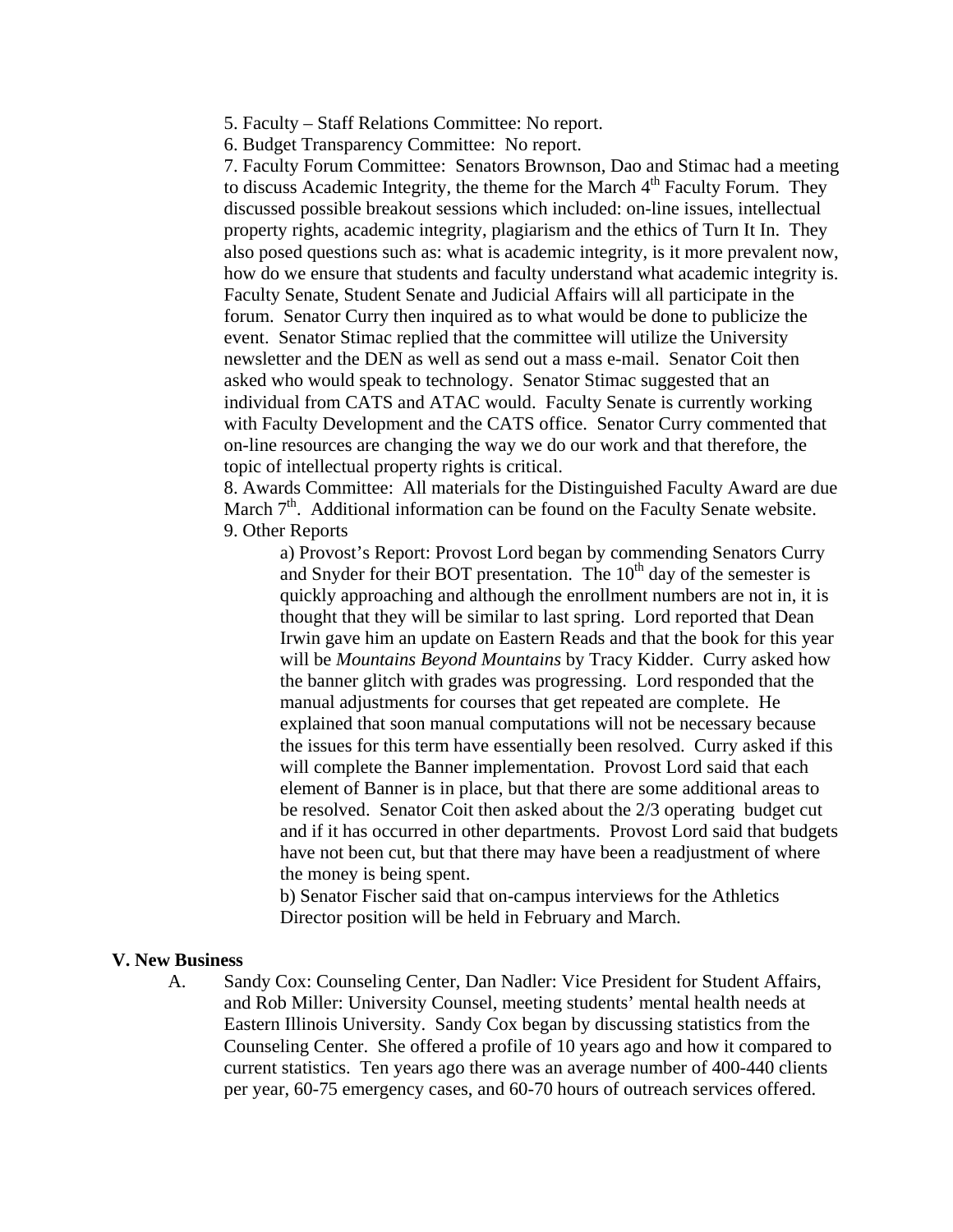Currently, the Counseling Center sees 670-700 students, has 120-150 emergencies and offers 500-600 outreach hours. There has also been a change in the severity of issues that bring students to the Counseling Center. Ten years ago the three top reasons students reported for attending the Counseling Center were issues related to relationships, self-esteem and depression. Additionally, six-seven percent of Counseling Center visiting students presented a level of suicidal ideation. Today, the top three reasons for visiting the Counseling Center are mood disorders, anxiety disorders and co-morbidity, which is a term to describe a combination of issues. Today 30-35 percent of students that attend the Counseling Center endorse a level of suicidality; this does not include those that engage in selfmutilation. Cox explained that, nation-wide, this is equivalent to what most universities are experiencing. Senator Curry then asked about the instrument being used to determine suicidality. Cox replied that the students identify it themselves in writing when they arrive at the Counseling Center. Cox then moved to discuss what the Counseling Center has to offer, including 32 sessions of individual counseling, group counseling, extensive outreach services such as Wellness Wednesdays, 500-600 consultations a year, psychiatric services to about 20 students a day, 24/7 emergency services and eating disorder treatment as well as specialized substance abuse treatment from counselors licensed in the area. Cox noted that when students come to the Counseling Center they must complete an informed consent form that ensures confidentiality so long as students do not pose a danger to themselves or others. Unless danger arises, the Counseling Center can only release information with the student's permission. The Counseling Center is an educational resource for Judicial Affairs but does not discuss specific students with them. If there is a mandated withdrawal, it is because the student is not following treatment recommendations and is determined to be a threat to themselves or others. She explained that the Counseling Center does not "fix" students; students can only do as much as they are willing to do for themselves. The waiting list for an appointment at the Center is at the most one week. Specific times are also left open for urgent visits and emergencies. There is a counselor on call 24/7; students will receive a call back the same day they call in. Cox concluded by stating that consultation meetings are held once a week to talk about students who are of concern. Counselors do not give out specific information, but do act as a resource regarding situations that arise with those that work with students. Dan Nadler said there is an increase in students who feel stressed, overwhelmed and have seen counselors before coming to campus. This situation is not unique to Eastern; it is reflective of society. Eastern takes a proactive approach with its outreach programs and employs a team-oriented approach. The team approach allows individuals to speak generally about situations. If something is happening with a student, most likely it is happening in the classroom, residence halls and elsewhere. The Counseling Center practices prevention as well as intervention; it is a 24/7 business. Rob Miller then discussed FERPA, the Family Education Rights and Privacy Act. Only education records can be shared under FERPA, not personal notes about a student. Miller said that students have a right to challenge their records as well as to keep them private. Miller reiterated that the Counseling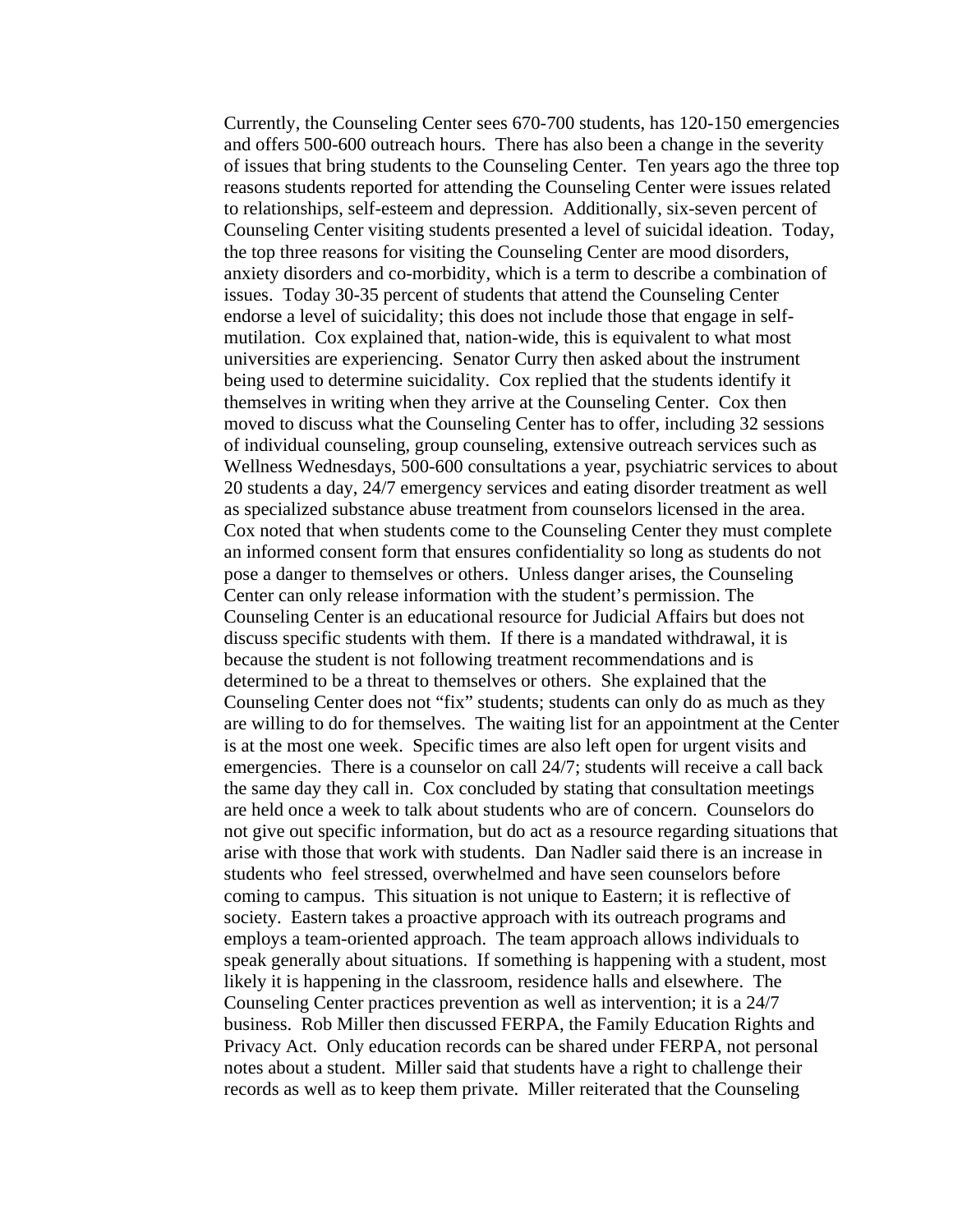Center cannot disclose anything about a student's counseling record unless the student is in imminent danger to themselves or others. Curry then asked how many people work at the Counseling Center. Cox said that there are 6.67 FTE employees. Senator Brownson then asked Cox if the Counseling Center knew why there was an increase in the amount of students arriving at EIU with preexisting conditions. Cox replied that it may be due to a change in family systems, our heightened awareness of the issues, or any combination of things. Students who experience issues have the ability to take medication for treatment and attend college; this may not have been the case in the past. Senator Coit then asked what has accounted for the change in categories describing students' mental health conditions. Cox replied that there are now more specific breakdowns within the categories. Senator Murray then asked how the Counseling Center defines imminent and foreseeable danger. It was clarified that imminent danger is determined when the Counseling Center is concerned about the immediate safety of a student or others. Foreseeable danger, on the other hand, includes the possibility of a student being harmful to themselves or others sometime in the near future. Murray then inquired as to whether an eating disorder qualifies as imminent or foreseeable danger. Cox said that eating disorder related issues are brought to their attention by Health Services. The Counseling Center enforces a treatment team approach for such cases. Senator Fisher then asked what the next step is if the team decides a student is a danger to themselves. Cox said that students are then referred to in-patient services and a voluntary medical withdrawal is offered to them. If a student declines the services then Judicial Affairs may become involved. Fisher then followed up by asking if the Counseling Center is informed of the issues that students face before coming to campus. Cox said that it is rare to have knowledge of such information. Senator Coit then asked if sexual assault victims are seen at the Counseling Center. Cox said that there are individuals at the Counseling Center with specialized training and certifications for how to deal with the topic, adding that the Center does a lot of programming and collaboration with SACIS. Senator Sinclair sought clarification on the matter of voluntary and involuntary withdrawals. Cox clarified that voluntary withdrawals are fostered by the student and involuntary withdrawals go through Judicial Affairs. The policy of involuntary withdrawals exists on campus because sometimes it is more of a danger for a student to remain on campus; safety is the utmost concern for students and others. Senator Fisher then asked if there has been a reduction in voluntary withdrawals. Cox said that because the Counseling Center is being proactive, there has been an increase and that it is viewed as a positive thing. Nadler then commented that the Counseling Center does a number of student welfare checks and that they respond quickly to early warning signals to get students back on track both personally and academically. Student Senator Kostelich asked if the Counseling Center worked with the orientation staff. Cox said that they do training in that area, with international programs and do gatekeeper training with Resident Assistants. Senator Coit commented that, in teaching, he usually does not see the students who need the most help. Cox said that the Counseling Center does not always see them either and that it is frustrating. Senator Brownson asked if the Counseling